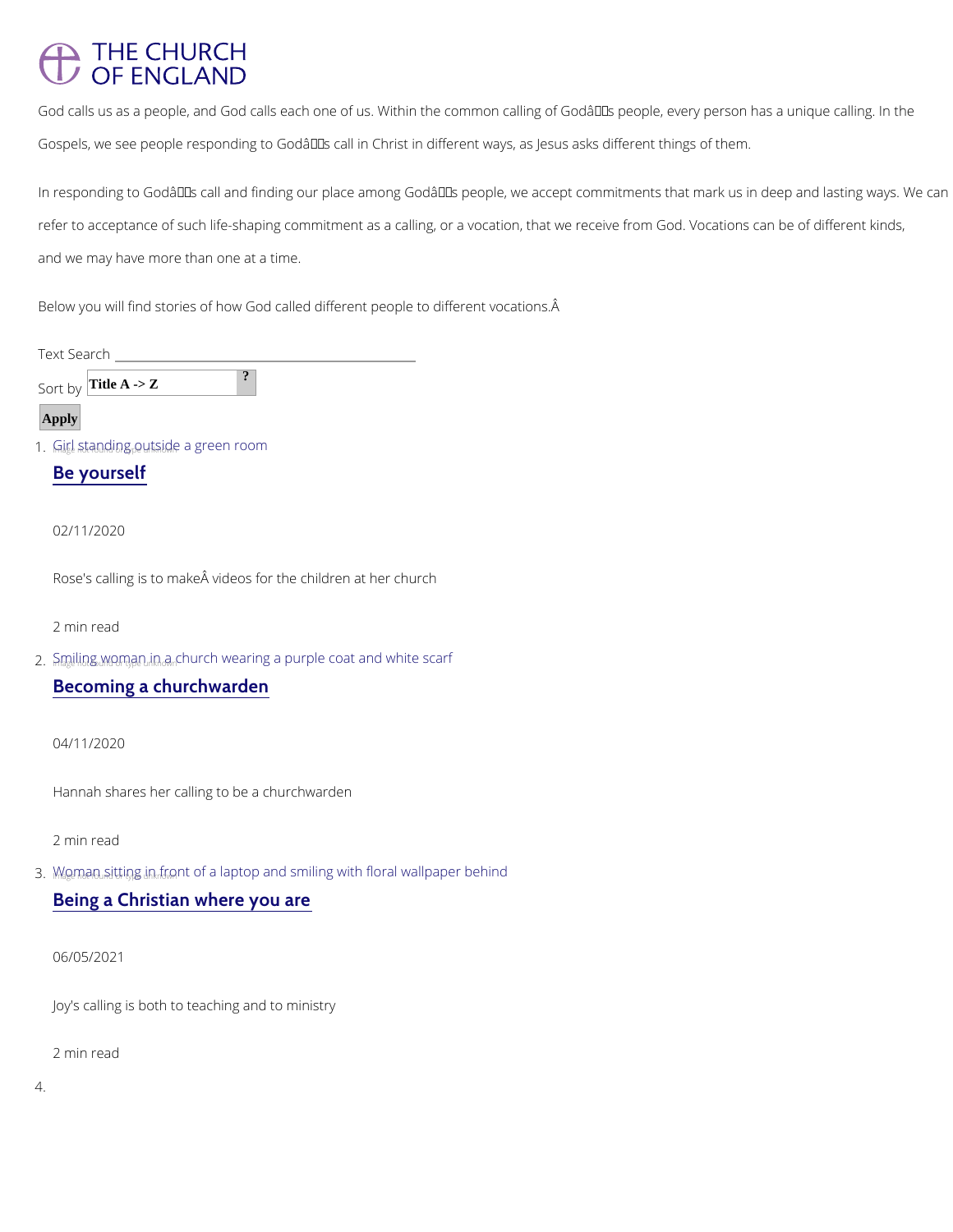[Smiling woman wearing sunglasses, a scarf and a cross necklace](/our-faith/everyday-faith/everyday-stories/called-who-you-are)

Image not found or type unknown

### [Called for wh](/our-faith/everyday-faith/everyday-stories/called-who-you-are)o you are

04/11/2020

Emma shares her callings, from becoming a lay minister to a year of being

2 min read

#### 5[.Headshot of a man with glasses](/our-faith/everyday-faith/everyday-stories/called-help)

Image not found or type unknown

[Called to](/our-faith/everyday-faith/everyday-stories/called-help) help

02/11/2020

Mark shares why he became a GP and his experiences as a GP during COVID-19

2 min read

6[.](/our-faith/everyday-faith/everyday-stories/care-community)

## [Care in the co](/our-faith/everyday-faith/everyday-stories/care-community)mmunity

02/11/2020

Hazel shares how her faith plays an essential role as she offers care to the community

#### 2 min read

7[.Man holding a brown and white dog and smiling](/our-faith/everyday-faith/everyday-stories/more-life-work)

Image not found or type unknown

## [More to life t](/our-faith/everyday-faith/everyday-stories/more-life-work)han work

29/04/2021

### Chris has two callings:Â a vet during the week, he is also training for ministry

2 min read

8.